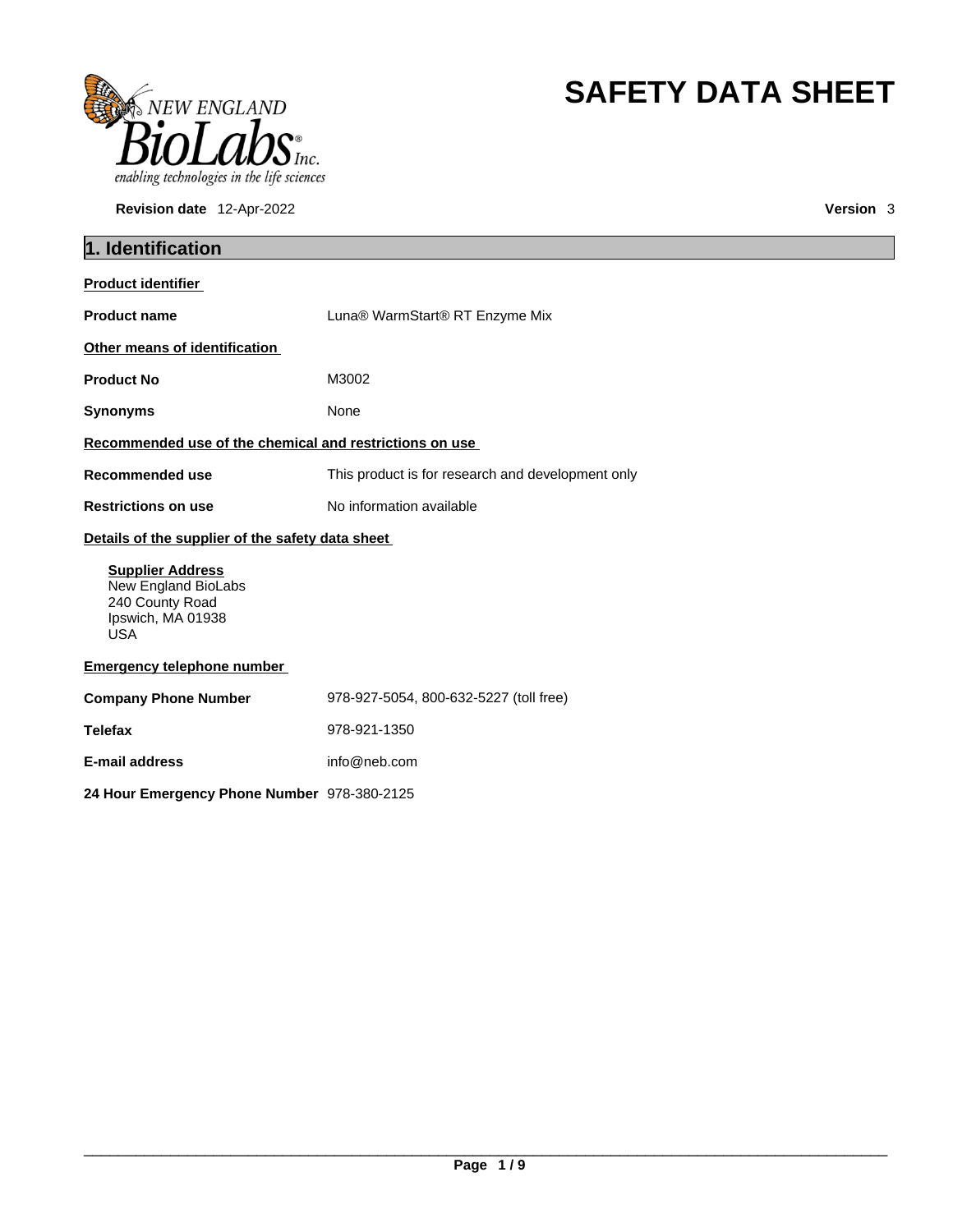## **2. Hazard(s) identification**

### **Classification**

This product is not considered hazardous by either the US 2012 OSHA Hazard Communication Standard (29 CFR 1910.1200) or the Canadian Workplace Hazardous Material Information System (WHMIS 2015)

### **Emergency Overview** The product contains no substances which at their given concentration, are considered to be hazardous to health.

**Appearance** Colorless **Physical state** Liquid

**Odor** Odorless

### **Label elements**

#### **Hazard statements**

This product is not considered hazardous by either the US 2012 OSHA Hazard Communication Standard (29 CFR 1910.1200) or the Canadian Workplace Hazardous Material Information System (WHMIS 2015)

**Other information** 

No information available.

# **3. Composition/information on ingredients**

### **Substance**

Not applicable.

### **Mixture**

| Chemical name | CAS No    | Weight-%  | <b>Hazardous Material</b><br><b>Information Review</b><br>(HMIRA registry #) | Date HMIRA filed and<br>date exemption<br>Act registry number   granted (if applicable) |  |
|---------------|-----------|-----------|------------------------------------------------------------------------------|-----------------------------------------------------------------------------------------|--|
| Glvcerol      | $56-81-5$ | $30 - 60$ |                                                                              |                                                                                         |  |

# **4. First-aid measures**

### **Description of first aid measures**

| <b>Inhalation</b>                                           | Remove to fresh air.                                                                                                    |
|-------------------------------------------------------------|-------------------------------------------------------------------------------------------------------------------------|
| Eye contact                                                 | Rinse thoroughly with plenty of water for at least 15 minutes, lifting lower and upper eyelids.<br>Consult a physician. |
| <b>Skin contact</b>                                         | Wash skin with soap and water.                                                                                          |
| <b>Ingestion</b>                                            | Rinse mouth.                                                                                                            |
| Most important symptoms and effects, both acute and delayed |                                                                                                                         |
| <b>Symptoms</b>                                             | No information available.                                                                                               |

### **Indication of any immediate medical attention and special treatment needed**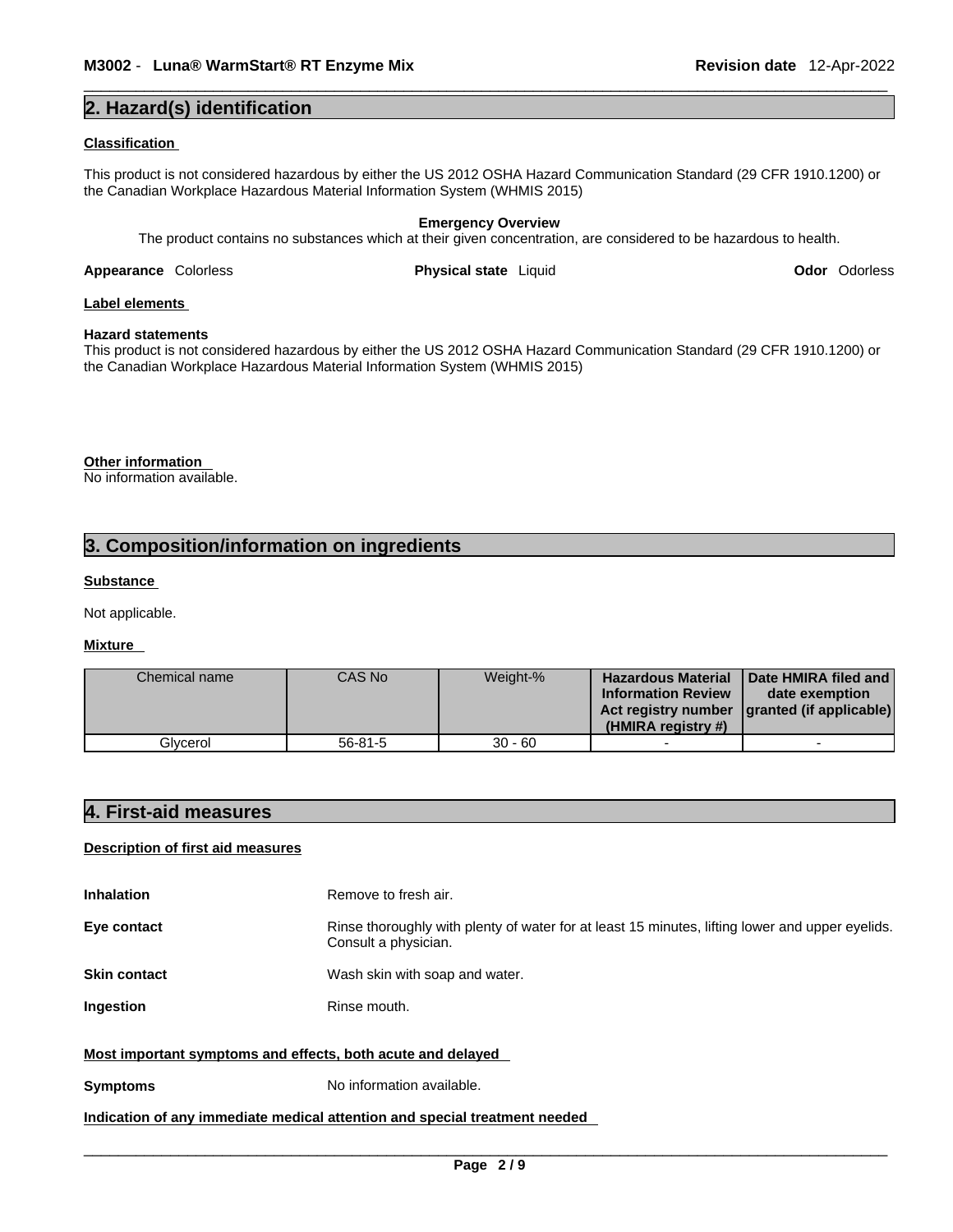**Note to physicians** Treat symptomatically.

### **5. Fire-fighting measures**

| <b>Suitable Extinguishing Media</b>                                                                | Use extinguishing measures that are appropriate to local circumstances and the<br>surrounding environment.                            |
|----------------------------------------------------------------------------------------------------|---------------------------------------------------------------------------------------------------------------------------------------|
| Large Fire                                                                                         | CAUTION: Use of water spray when fighting fire may be inefficient.                                                                    |
| Unsuitable extinguishing media                                                                     | Do not scatter spilled material with high pressure water streams.                                                                     |
| Specific hazards arising from the<br>chemical                                                      | No information available.                                                                                                             |
| <b>Explosion data</b><br>Sensitivity to mechanical impact None.<br>Sensitivity to static discharge | None.                                                                                                                                 |
| Special protective equipment and<br>precautions for fire-fighters                                  | Firefighters should wear self-contained breathing apparatus and full firefighting turnout<br>gear. Use personal protection equipment. |

# **6. Accidental release measures**

#### **Personal precautions, protective equipment and emergency procedures**

**Personal precautions** Ensure adequate ventilation.

### **Methods and material for containment and cleaning up**

| <b>Methods for containment</b> | Prevent further leakage or spillage if safe to do so. |
|--------------------------------|-------------------------------------------------------|
| Methods for cleaning up        | Pick up and transfer to properly labeled containers.  |

## **7. Handling and storage**

### **Precautions for safe handling**

**Advice on safe handling** Handle in accordance with good industrial hygiene and safety practice.

### **Conditions for safe storage, including any incompatibilities**

**Storage Conditions** Keep containers tightly closed in a dry, cool and well-ventilated place.

# **8. Exposure controls/personal protection**

### **Control parameters Exposure Limits**

| Chemical name | <b>ACGIH TLV</b> | <b>OSHA PEL</b>                           | <b>NIOSH</b> |
|---------------|------------------|-------------------------------------------|--------------|
| Glycerol      |                  | TWA: $15 \text{ mg/m}^3$ mist, total      |              |
| $56 - 81 - 5$ |                  | particulate                               |              |
|               |                  | TWA: 5 mg/m <sup>3</sup> mist, respirable |              |
|               |                  | fraction                                  |              |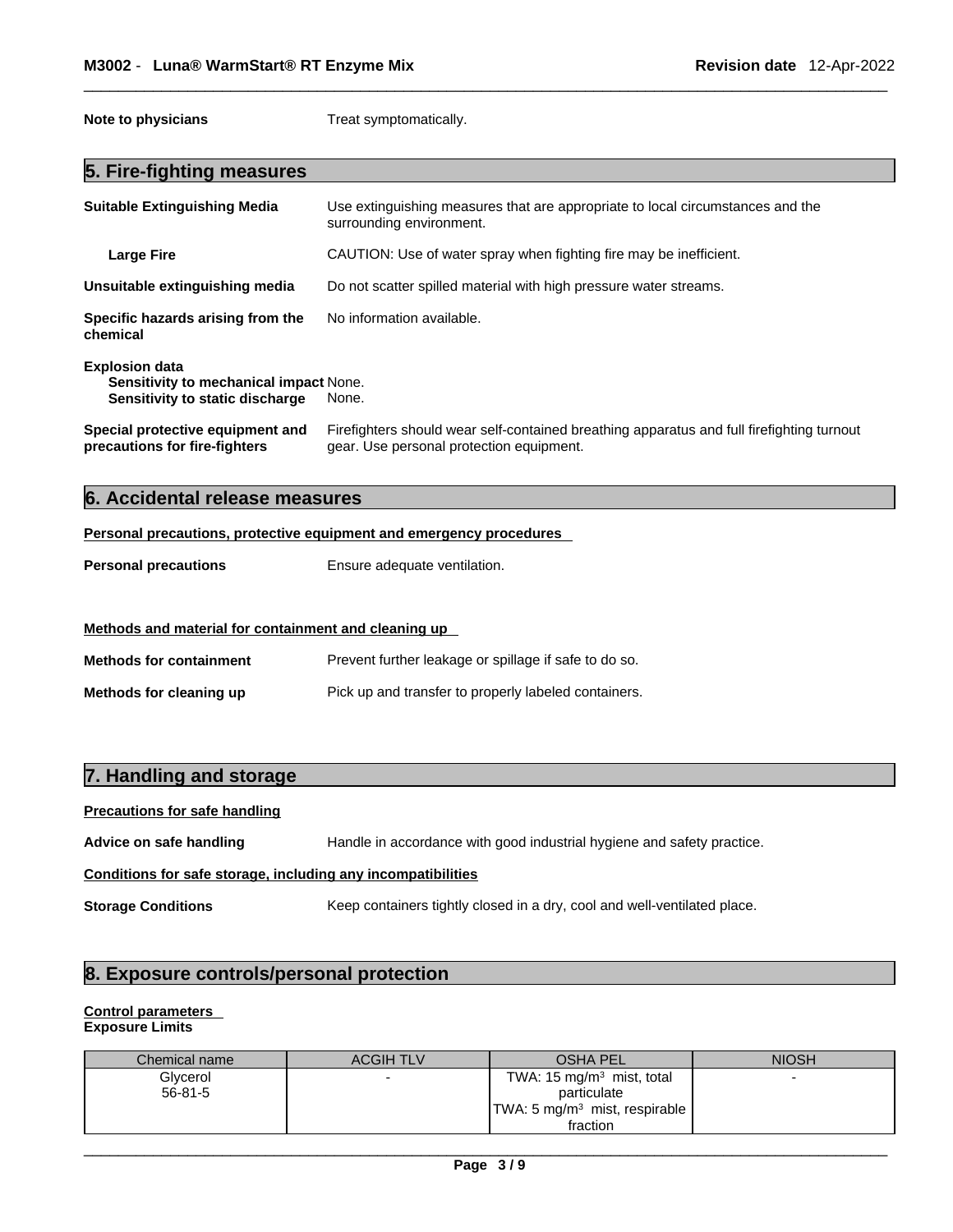| (vacated) TWA: 10 mg/m <sup>3</sup><br>mist, total particulate<br>(vacated) TWA: 5 mg/m <sup>3</sup> mist,<br>respirable fraction |                                                                                                                |                                                     |         |                           |
|-----------------------------------------------------------------------------------------------------------------------------------|----------------------------------------------------------------------------------------------------------------|-----------------------------------------------------|---------|---------------------------|
| Chemical name                                                                                                                     | Alberta                                                                                                        | <b>British Columbia</b>                             | Ontario | Quebec                    |
| Glycerol<br>$56 - 81 - 5$                                                                                                         | TWA: $10 \text{ mg/m}^3$                                                                                       | TWA: $10 \text{ mg/m}^3$<br>TWA: $3 \text{ mg/m}^3$ |         | TWA: 10 mg/m <sup>3</sup> |
| <b>Other information</b>                                                                                                          | Vacated limits revoked by the Court of Appeals decision in AFL-CIO v. OSHA, 965 F.2d 962<br>(11th Cir., 1992). |                                                     |         |                           |
| <b>Appropriate engineering controls</b>                                                                                           |                                                                                                                |                                                     |         |                           |
| <b>Engineering controls</b>                                                                                                       | <b>Showers</b>                                                                                                 | Eyewash stations<br>Ventilation systems.            |         |                           |
| Individual protection measures, such as personal protective equipment                                                             |                                                                                                                |                                                     |         |                           |
| <b>Eye/face protection</b>                                                                                                        |                                                                                                                | No special protective equipment required.           |         |                           |
| <b>Hand protection</b>                                                                                                            |                                                                                                                | No special protective equipment required.           |         |                           |
|                                                                                                                                   |                                                                                                                |                                                     |         |                           |

- **Respiratory protection** No protective equipment is needed under normal use conditions. If exposure limits are exceeded or irritation is experienced, ventilation and evacuation may be required.
- 

**General hygiene considerations** Handle in accordance with good industrial hygiene and safety practice.

# **9. Physical and chemical properties**

# **Information on basic physical and chemical properties**

**Skin and body protection** No special protective equipment required.

| <b>Physical state</b>                            | Liquid                   |                  |
|--------------------------------------------------|--------------------------|------------------|
| Appearance                                       | Colorless                |                  |
| Color                                            | No information available |                  |
| Odor                                             | Odorless                 |                  |
| <b>Odor threshold</b>                            | No information available |                  |
| <b>Property</b>                                  | Values                   | Remarks • Method |
| рH                                               | 7.6                      |                  |
| Melting point / freezing point                   | No data available        | None known       |
| Initial boiling point and boiling                | No data available        | None known       |
| range                                            |                          |                  |
| <b>Flash point</b>                               | No data available        | None known       |
| <b>Evaporation rate</b>                          | No data available        | None known       |
| Flammability (solid, gas)                        | No data available        | None known       |
| <b>Flammability Limit in Air</b>                 |                          | None known       |
| Upper flammability or explosive<br><b>limits</b> | No data available        |                  |
| Lower flammability or explosive<br>limits        | No data available        |                  |
| Vapor pressure                                   | No data available        | None known       |
| Vapor density                                    | No data available        | None known       |
| <b>Relative density</b>                          | No data available        | None known       |
| <b>Water solubility</b>                          | No data available        | None known       |
| Solubility(ies)                                  | No data available        | None known       |
| <b>Partition coefficient</b>                     | No data available        | None known       |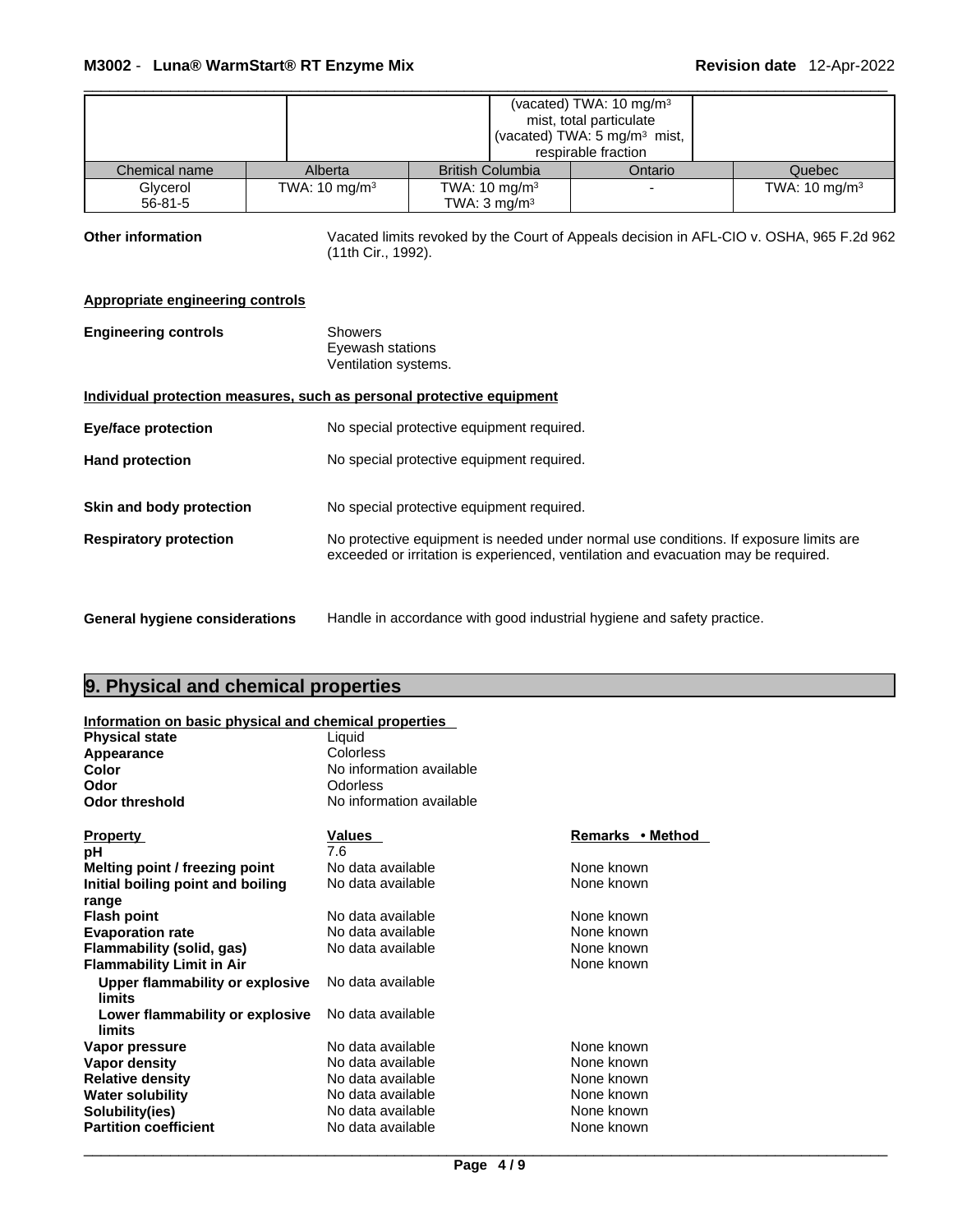| <b>Autoignition temperature</b><br><b>Decomposition temperature</b><br><b>Kinematic viscosity</b><br><b>Dynamic viscosity</b>                                                                                  | 392.8 °C / 739 °F<br>No data available<br>No data available<br>No data available                                                                                                                 | None known<br>None known<br>None known |
|----------------------------------------------------------------------------------------------------------------------------------------------------------------------------------------------------------------|--------------------------------------------------------------------------------------------------------------------------------------------------------------------------------------------------|----------------------------------------|
| <b>Other information</b><br><b>Explosive properties</b><br><b>Oxidizing properties</b><br>Softening point<br><b>Molecular weight</b><br><b>VOC Content (%)</b><br><b>Liquid Density</b><br><b>Bulk density</b> | No information available<br>No information available<br>No information available<br>No information available<br>No information available<br>No information available<br>No information available |                                        |

# **10. Stability and reactivity**

| <b>Reactivity</b>                                                          | No information available.                 |  |
|----------------------------------------------------------------------------|-------------------------------------------|--|
| <b>Chemical stability</b>                                                  | Stable under normal conditions.           |  |
| Possibility of hazardous reactions                                         | None under normal processing.             |  |
| <b>Conditions to avoid</b>                                                 | None known based on information supplied. |  |
| Incompatible materials                                                     | None known based on information supplied. |  |
| Hazardous decomposition products None known based on information supplied. |                                           |  |

# **11. Toxicological information**

### **Information on likely routes of exposure**

| Inhalation                                                                                                              |                                    | Specific test data for the substance or mixture is not available. |                         |  |
|-------------------------------------------------------------------------------------------------------------------------|------------------------------------|-------------------------------------------------------------------|-------------------------|--|
| Eye contact                                                                                                             |                                    | Specific test data for the substance or mixture is not available. |                         |  |
| <b>Skin contact</b>                                                                                                     |                                    | Specific test data for the substance or mixture is not available. |                         |  |
| Ingestion                                                                                                               |                                    | Specific test data for the substance or mixture is not available. |                         |  |
| Symptoms related to the physical, chemical and toxicological characteristics                                            |                                    |                                                                   |                         |  |
| <b>Symptoms</b>                                                                                                         | No information available.          |                                                                   |                         |  |
| <b>Acute toxicity</b>                                                                                                   |                                    |                                                                   |                         |  |
| <b>Numerical measures of toxicity</b><br>No information available                                                       |                                    |                                                                   |                         |  |
| The following values are calculated based on chapter 3.1 of the GHS document<br>ATEmix (oral)<br><b>ATEmix (dermal)</b> | 26,475.00 mg/kg<br>21,011.90 mg/kg |                                                                   |                         |  |
| <b>Component Information</b>                                                                                            |                                    |                                                                   |                         |  |
| Chemical name                                                                                                           | Oral LD50                          | Dermal LD50                                                       | Inhalation LC50         |  |
| Glycerol<br>$56 - 81 - 5$                                                                                               | $= 12600$ mg/kg (Rat)              | $> 10$ g/kg (Rabbit)                                              | $> 2.75$ mg/L (Rat) 4 h |  |
|                                                                                                                         |                                    |                                                                   |                         |  |

## **Delayed and immediate effects as well as chronic effects from short and long-term exposure**

**Skin corrosion/irritation** No information available.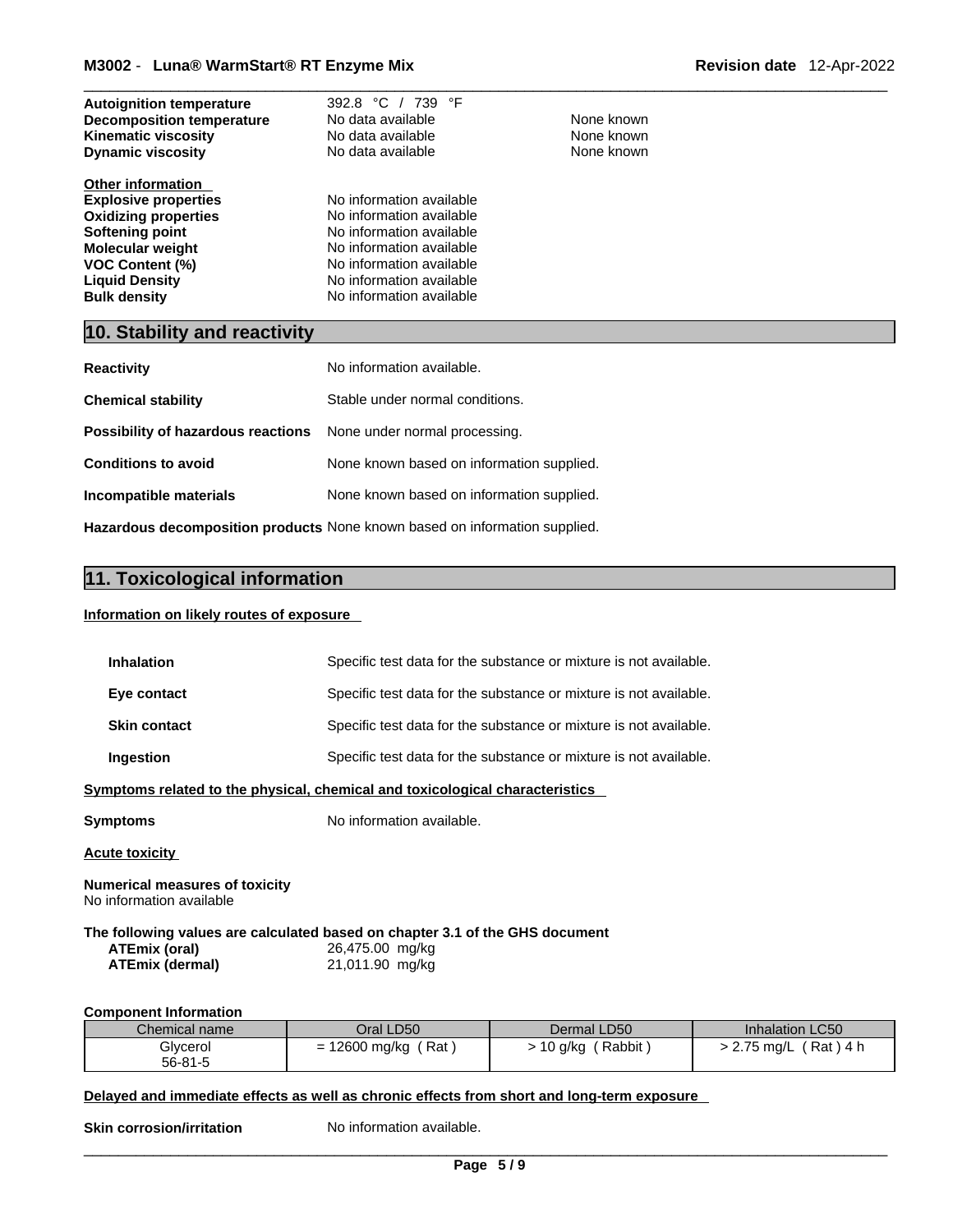| <b>Serious eye damage/eye irritation</b> No information available. |                           |
|--------------------------------------------------------------------|---------------------------|
| <b>Respiratory or skin sensitization</b>                           | No information available. |
| <b>Germ cell mutagenicity</b>                                      | No information available. |
| Carcinogenicity                                                    | No information available. |
| <b>Reproductive toxicity</b>                                       | No information available. |
| <b>STOT - single exposure</b>                                      | No information available. |
| <b>STOT - repeated exposure</b>                                    | No information available. |
| <b>Aspiration hazard</b>                                           | No information available. |

# **12. Ecological information**

# **Ecotoxicity**

| Chemical name | Algae/aguatic plants | <b>Fish</b>                            | Toxicity to<br>microorganisms | Crustacea |
|---------------|----------------------|----------------------------------------|-------------------------------|-----------|
| Glycerol      |                      | ! LC50: 51 - 57mL/L (96h, <sub>i</sub> |                               |           |
| 56-81-5       |                      | Oncorhynchus mykiss)                   |                               |           |

**Persistence and degradability** No information available.

# **Bioaccumulation**

### **Component Information**

|                       | Chemical name             | <b>Partition coefficient</b> |  |  |
|-----------------------|---------------------------|------------------------------|--|--|
|                       | Glycerol<br>$56 - 81 - 5$ | $-1.75$                      |  |  |
| Mobility in soil      | No information available. |                              |  |  |
| Other adverse effects | No information available. |                              |  |  |

# **13. Disposal considerations**

# **Waste treatment methods**

| Waste from residues/unused    | Dispose of in accordance with local regulations. Dispose of waste in accordance with |
|-------------------------------|--------------------------------------------------------------------------------------|
| products                      | environmental legislation.                                                           |
| <b>Contaminated packaging</b> | Do not reuse empty containers.                                                       |

| 14. Transport information |
|---------------------------|
|---------------------------|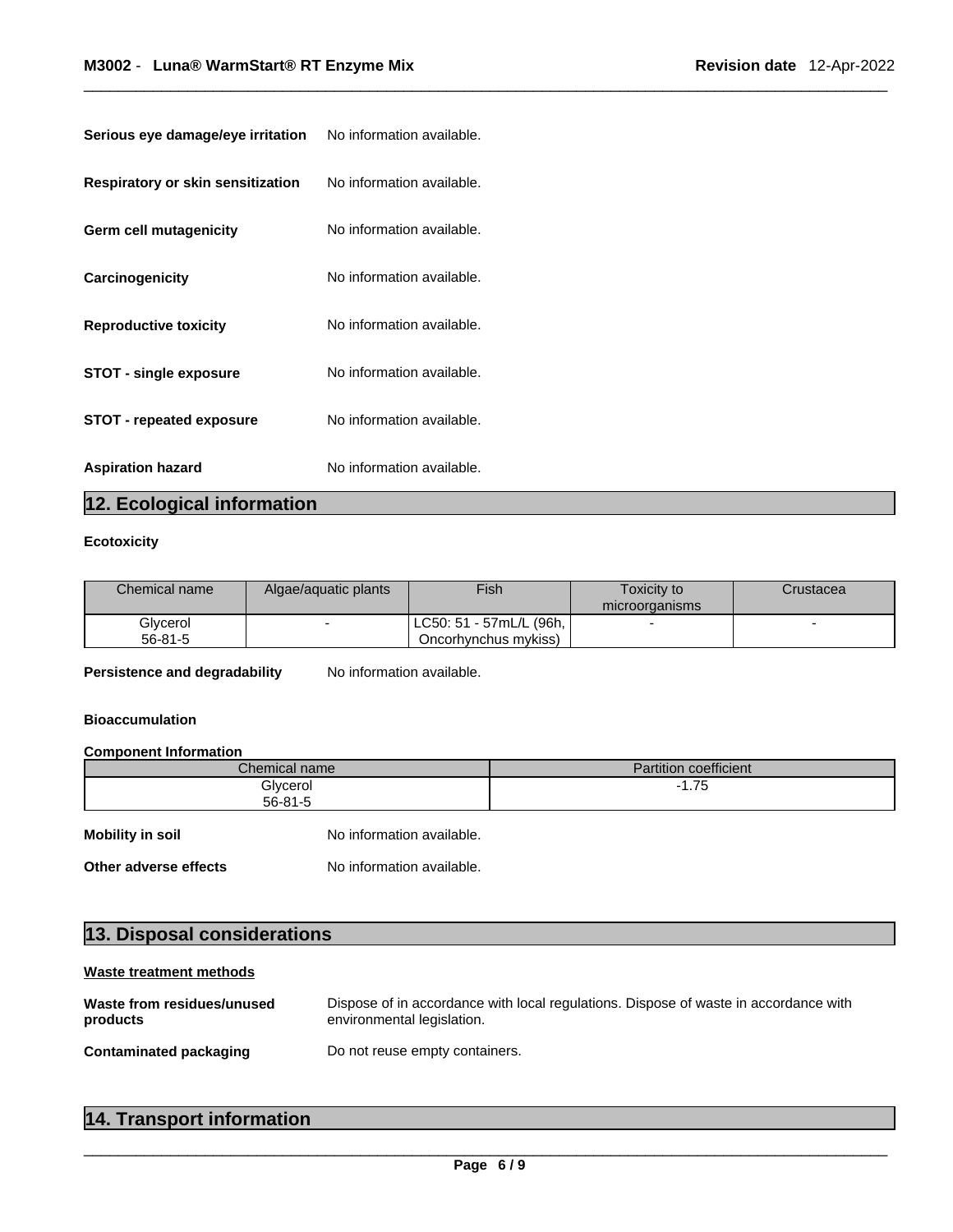| Not regulated |
|---------------|
| Not regulated |
| Not regulated |
| Not regulated |
| Not regulated |
| Not regulated |
| Not regulated |
| Not regulated |
| Not regulated |
|               |

# **15. Regulatory information**

**Regulatory information**

**International Regulations**

**The Montreal Protocol on Substances that Deplete the Ozone Layer** Not applicable

**The Stockholm Convention on Persistent Organic Pollutants** Not applicable

**The Rotterdam Convention** Not applicable

**International Inventories**

**TSCA Contact supplier for inventory compliance status.** 

| <b>DSL/NDSL</b>      | Contact supplier for inventory compliance status. |
|----------------------|---------------------------------------------------|
| <b>EINECS/ELINCS</b> | Contact supplier for inventory compliance status. |
| <b>ENCS</b>          | Contact supplier for inventory compliance status. |
| <b>IECSC</b>         | Contact supplier for inventory compliance status. |
| <b>KECL</b>          | Contact supplier for inventory compliance status. |
| <b>PICCS</b>         | Contact supplier for inventory compliance status. |
| AIIC.                | Contact supplier for inventory compliance status. |
| <b>NZIoC</b>         | Contact supplier for inventory compliance status. |

 **Legend:** 

 **TSCA** - United States Toxic Substances Control Act Section 8(b) Inventory

 **DSL/NDSL** - Canadian Domestic Substances List/Non-Domestic Substances List

 **EINECS/ELINCS** - European Inventory of Existing Chemical Substances/European List of Notified Chemical Substances

 **ENCS** - Japan Existing and New Chemical Substances

**IECSC** - China Inventory of Existing Chemical Substances

 **KECL** - Korean Existing and Evaluated Chemical Substances

 **PICCS** - Philippines Inventory of Chemicals and Chemical Substances

 **AICS** - Australian Inventory of Chemical Substances

 **NZIoC** - New Zealand Inventory of Chemicals

### **US Federal Regulations**

### **SARA 313**

Section 313 of Title III of the Superfund Amendments and Reauthorization Act of 1986 (SARA). This product does not contain any chemicals which are subject to the reporting requirements of the Act and Title 40 of the Code of Federal Regulations, Part 372.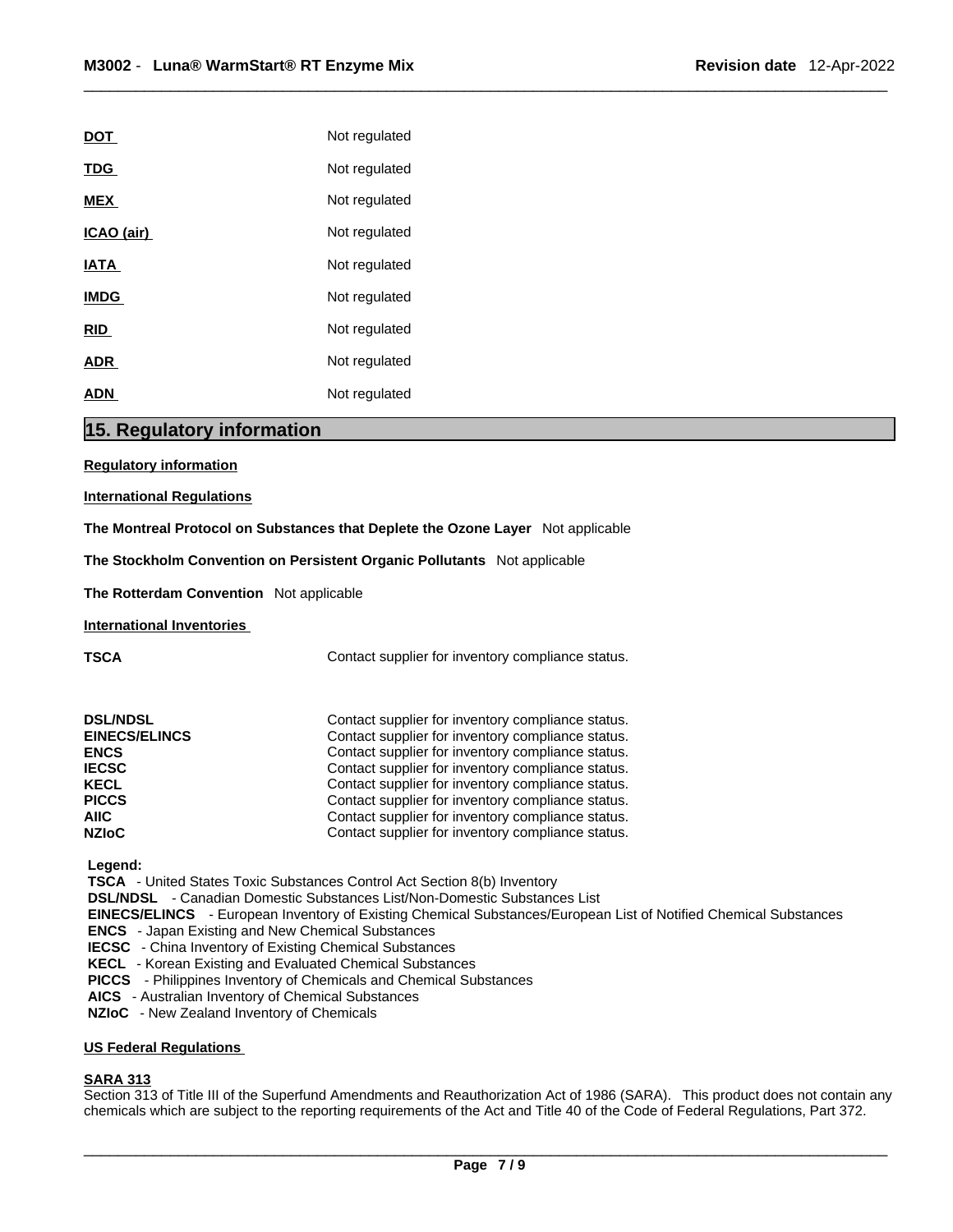### **SARA 311/312 Hazard Categories**

Should this product meet EPCRA 311/312 Tier reporting criteria at 40 CFR 370, refer to Section 2 of this SDS for appropriate classifications.

#### **CWA (Clean WaterAct)**

This product does not contain any substances regulated as pollutants pursuant to the Clean Water Act (40 CFR 122.21 and 40 CFR 122.42).

## **CERCLA**

This material, as supplied, does not contain any substances regulated as hazardous substances under the Comprehensive Environmental Response Compensation and Liability Act (CERCLA) (40 CFR 302) or the Superfund Amendments and Reauthorization Act (SARA) (40 CFR 355). There may be specific reporting requirements at the local, regional, or state level pertaining to releases of this material.

#### **US State Regulations**

### **California Proposition 65**

This product does not contain any Proposition 65 chemicals.

### **U.S. State Right-to-Know Regulations**

| $\sim$<br>Chemical name | New Jersev | Massachusetts | Pennsylvania |
|-------------------------|------------|---------------|--------------|
| Glycerol                |            |               |              |
| 56-81-5                 |            |               |              |

### **U.S. EPA Label Information**

**EPA Pesticide Registration Number** Not applicable

|                       | 16. Other information                                                                               |                       |             |                    |                                  |  |
|-----------------------|-----------------------------------------------------------------------------------------------------|-----------------------|-------------|--------------------|----------------------------------|--|
| <b>NFPA</b>           | Health hazards 0                                                                                    | <b>Flammability 1</b> |             | Instability 0      | Special hazards -                |  |
| <b>HMIS</b>           | Health hazards 0                                                                                    | <b>Flammability 1</b> |             | Physical hazards 0 | Personal protection X            |  |
|                       | Key or legend to abbreviations and acronyms used in the safety data sheet                           |                       |             |                    |                                  |  |
|                       | Legend Section 8: EXPOSURE CONTROLS/PERSONAL PROTECTION                                             |                       |             |                    |                                  |  |
| <b>TWA</b>            | TWA (time-weighted average)                                                                         |                       | <b>STEL</b> |                    | STEL (Short Term Exposure Limit) |  |
| Ceiling               | Maximum limit value                                                                                 |                       |             | Skin designation   |                                  |  |
|                       | Key literature references and sources for data used to compile the SDS                              |                       |             |                    |                                  |  |
|                       | Agency for Toxic Substances and Disease Registry (ATSDR)                                            |                       |             |                    |                                  |  |
|                       | U.S. Environmental Protection Agency ChemView Database                                              |                       |             |                    |                                  |  |
|                       | European Food Safety Authority (EFSA)                                                               |                       |             |                    |                                  |  |
|                       | EPA (Environmental Protection Agency)                                                               |                       |             |                    |                                  |  |
|                       | Acute Exposure Guideline Level(s) (AEGL(s))                                                         |                       |             |                    |                                  |  |
|                       | U.S. Environmental Protection Agency Federal Insecticide, Fungicide, and Rodenticide Act            |                       |             |                    |                                  |  |
| Food Research Journal | U.S. Environmental Protection Agency High Production Volume Chemicals                               |                       |             |                    |                                  |  |
|                       | Hazardous Substance Database                                                                        |                       |             |                    |                                  |  |
|                       | International Uniform Chemical Information Database (IUCLID)                                        |                       |             |                    |                                  |  |
|                       | National Institute of Technology and Evaluation (NITE)                                              |                       |             |                    |                                  |  |
|                       | Australia National Industrial Chemicals Notification and Assessment Scheme (NICNAS)                 |                       |             |                    |                                  |  |
|                       | NIOSH (National Institute for Occupational Safety and Health)                                       |                       |             |                    |                                  |  |
|                       | National Library of Medicine's ChemID Plus (NLM CIP)                                                |                       |             |                    |                                  |  |
|                       | National Library of Medicine's PubMed database (NLM PUBMED)                                         |                       |             |                    |                                  |  |
|                       | National Toxicology Program (NTP)                                                                   |                       |             |                    |                                  |  |
|                       | New Zealand's Chemical Classification and Information Database (CCID)                               |                       |             |                    |                                  |  |
|                       | Organization for Economic Co-operation and Development Environment, Health, and Safety Publications |                       |             |                    |                                  |  |
|                       | Organization for Economic Co-operation and Development High Production Volume Chemicals Program     |                       |             |                    |                                  |  |
|                       | Organization for Economic Co-operation and Development Screening Information Data Set               |                       |             |                    |                                  |  |